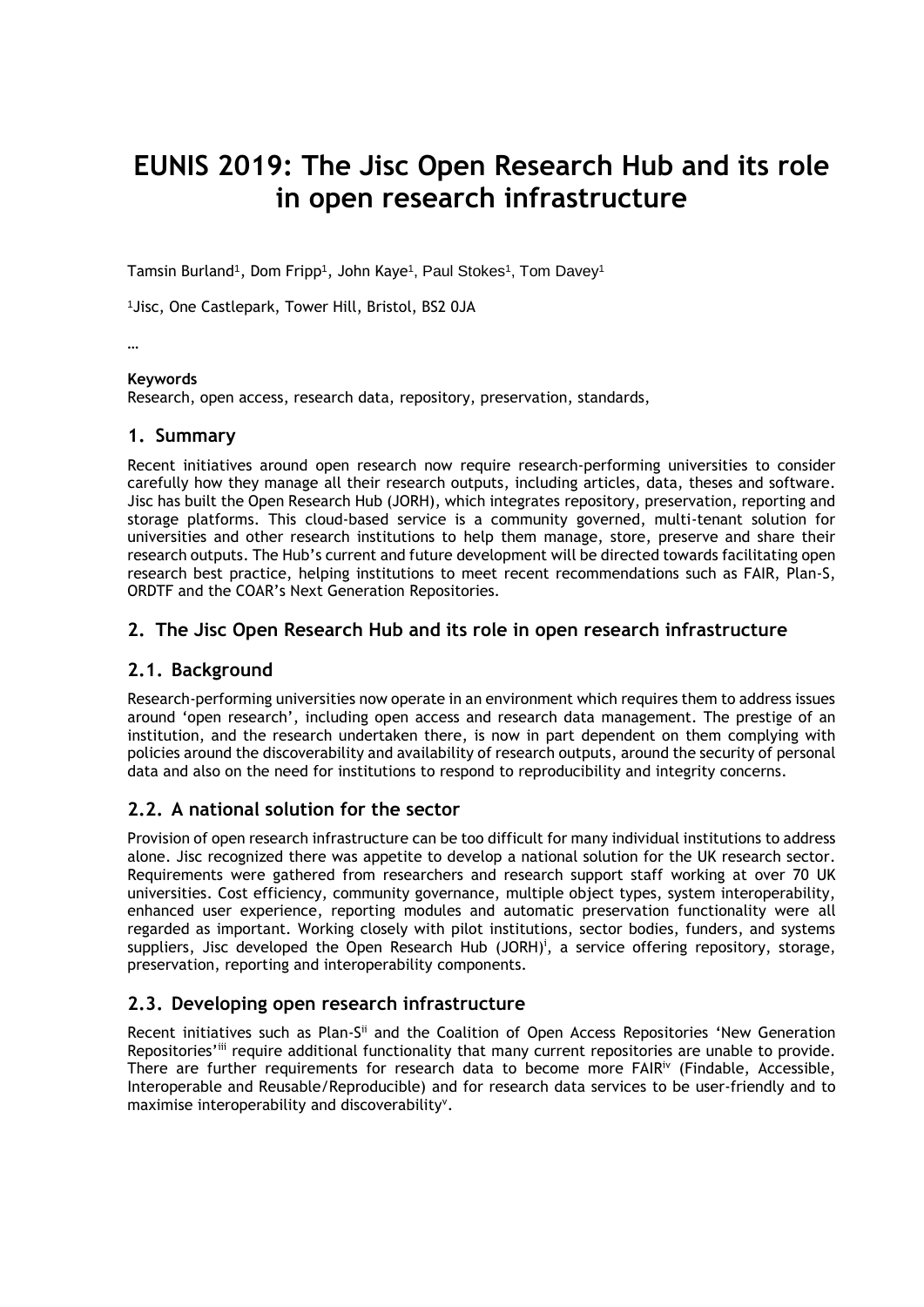Opportunities now exist for JORH to develop its functionality to meet many of these emerging requirements and also to expand to cover other areas of the research life cycle. The multi-tenanted repository permits the deposit of any research output type (article, data, software, thesis), with the facility to link related objects. Furthermore, the underlying data modelvi facilitates system interoperability and the flexibility to develop the service in many directions. Challenges such as storage for large or sensitive datasets, cross institutional or disciplinary collaboration, software preservation and demonstrating impact could all be addressed. The service reach can also be extended outside of research, such as for use in special collections and other archives. Possible avenues of development and how these will be considered and prioritised will be explored.

\_\_\_\_\_\_\_\_\_\_\_\_\_\_\_\_\_\_\_\_\_\_\_\_\_\_\_\_\_\_\_\_\_\_\_\_\_\_\_\_\_\_\_\_\_\_\_\_\_

<sup>&</sup>lt;sup>i</sup> https://www.jisc.ac.uk/open-research-hub<br> $^{ii}$  https://www.coalition-s.org/

ii <https://www.coalition-s.org/>

iii http://ngr.coar-repositories.org/<br>i<sup>V</sup> https://www.force11.org/group/

iV https://www.force11.org/group/fairgroup/fairprinciples

v https://www.gov.uk/government/publications/open-research-data-task-force-final-report<br>vi https://github.com/liscRDSS/Canonical-data-model

https://github.com/JiscRDSS/Canonical-data-model